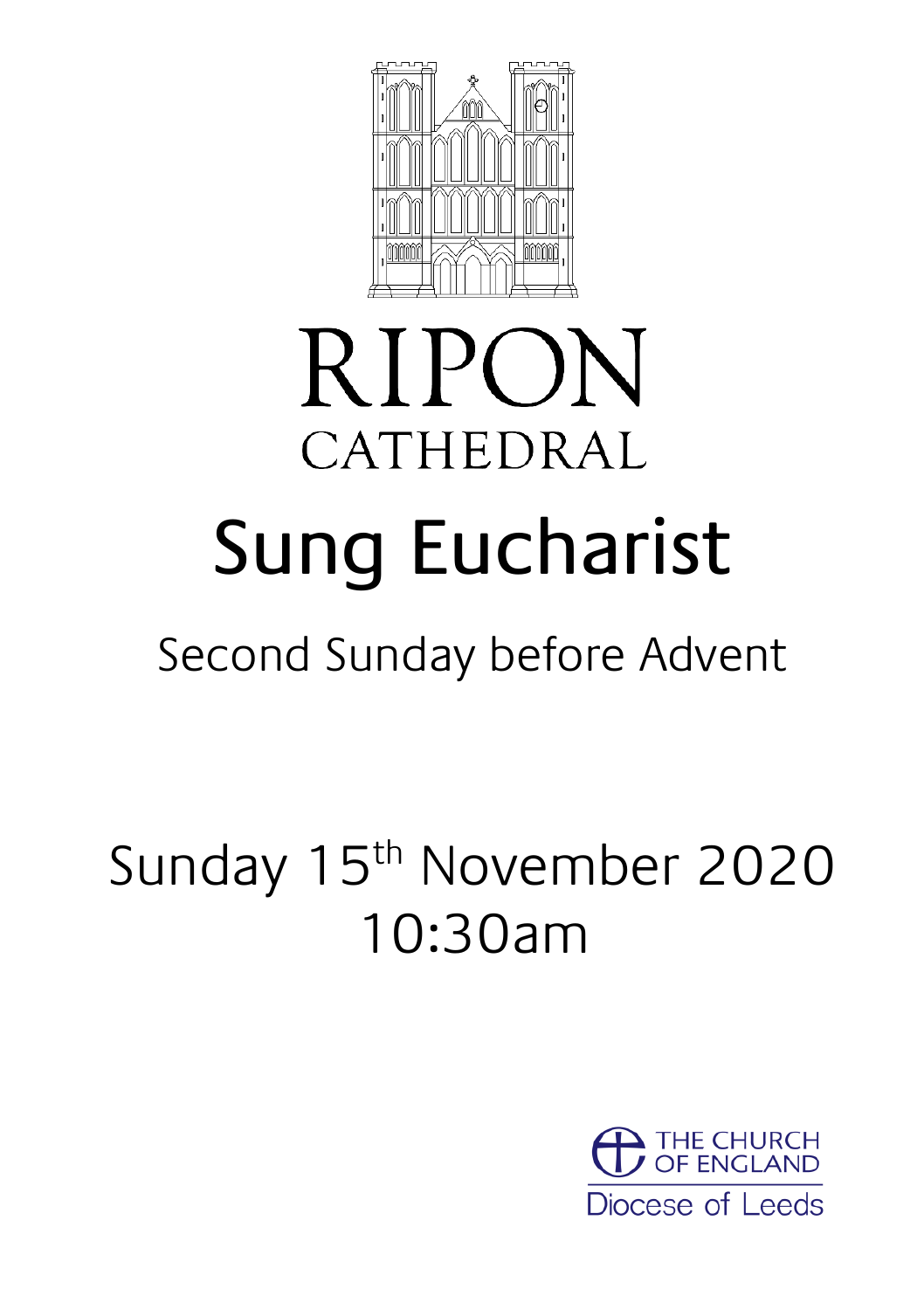#### **Welcome to the Cathedral**

Welcome to Ripon Cathedral for this act of worship. Christian worship has taken place on this site since St Wilfrid founded the Cathedral in 672 AD. The Cathedral Crypt is the oldest part of any English Cathedral and regular prayer has taken place there for almost 1350 years.

Built on the firm foundation of that heritage, the Cathedral today continues to proclaim the Christian faith, with daily prayer and active service in Jesus' name.

If you would like to find out more about how the cathedral community is seeking to grow God's Kingdom in this  $21<sup>st</sup>$  century, please visit our website. Regular updates of all that we are involved in and our worship are posted on our Facebook page and we tweet regularly using "@riponcathedral".

#### **Welcome to this Service**

We welcome you to this act of worship. Whatever has brought you here today, we trust that you will find yourself more aware of God through the words, prayers and music.

As we worship today in this Cathedral church, we pray that we may all encounter God and be filled with God's life and love, and that we may reach out to include others in sharing our joy.

#### **About This Service**

The President is Rev Caitlin Carmichael-Davies, Cathedral curate.

The Preacher is Canon Barry Pyke, Canon for Education and Rural Engagement.

The service is sung by Ruth Sladden one of the Cathedral Lay Clerks.

The flower display is kindly provided by the Ripon Cathedral flower guild.

#### **Giving to support the work of the Cathedral**

As no collection is taken in this virtual service, if you would like to make a donation to the Cathedral you can do so with a bank transfer using the following details.

| <b>Account Name:</b> | Ripon Cathedral PCC Fund        |          |
|----------------------|---------------------------------|----------|
| Sort Code:           | 05 07 17 <b>Account Number:</b> | 35697334 |

Common Worship: Services and Prayers for the Church of England, material from which is included in this service, is copyright © The Archbishops' Council. All hymns covered by the Christian Copyright Licensing have been reproduced under CCL Licence no 97098.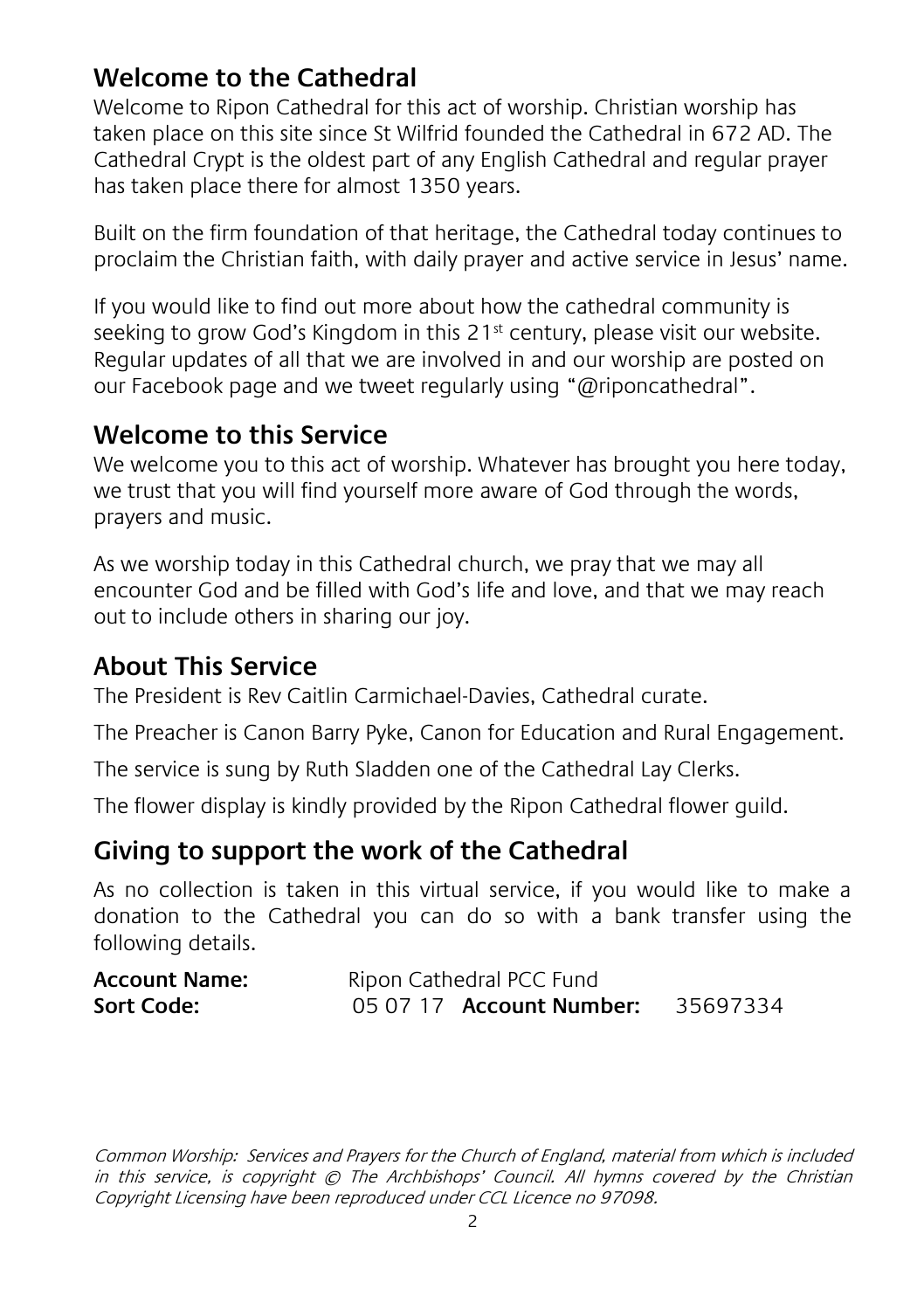# **The Gathering**

**The Greeting**

| President | In the name of the Father, and of the Son,<br>and of the Holy Spirit                                                                                                                                      |
|-----------|-----------------------------------------------------------------------------------------------------------------------------------------------------------------------------------------------------------|
| All       | Amen.                                                                                                                                                                                                     |
| President | Grace, mercy and peace from God our Father<br>and the Lord Jesus Christ be with you.                                                                                                                      |
| All       | and also with you.                                                                                                                                                                                        |
|           | Hymn                                                                                                                                                                                                      |
|           | Immortal, invisible, God only wise,<br>in light inaccessible hid from our eyes,<br>most blessèd, most glorious, the Ancient of Days,<br>almighty, victorious, thy great name we praise.                   |
|           | Unresting, unhasting, and silent as light,<br>nor wanting, nor wasting, thou rulest in might;<br>thy justice like mountains high soaring above<br>thy clouds which are fountains of goodness and love.    |
|           | To all life thou givest, to both great and small;<br>in all life thou livest, the true life of all;<br>we blossom and flourish as leaves on the tree,<br>and wither and perish; but naught changeth thee. |
|           | Great Father of glory, pure Father of light,<br>thine angels adore thee, all veiling their sight;<br>all laud we would render: O help us to see<br>'tis only the splendour of light hideth thee.          |
|           | <b>NEH 377</b><br>Words: Walter Chalmers Smith (1824-1908<br>Music: ST DENIO from John Roberts's Caniadau y Cyssegr (1839)1811-87                                                                         |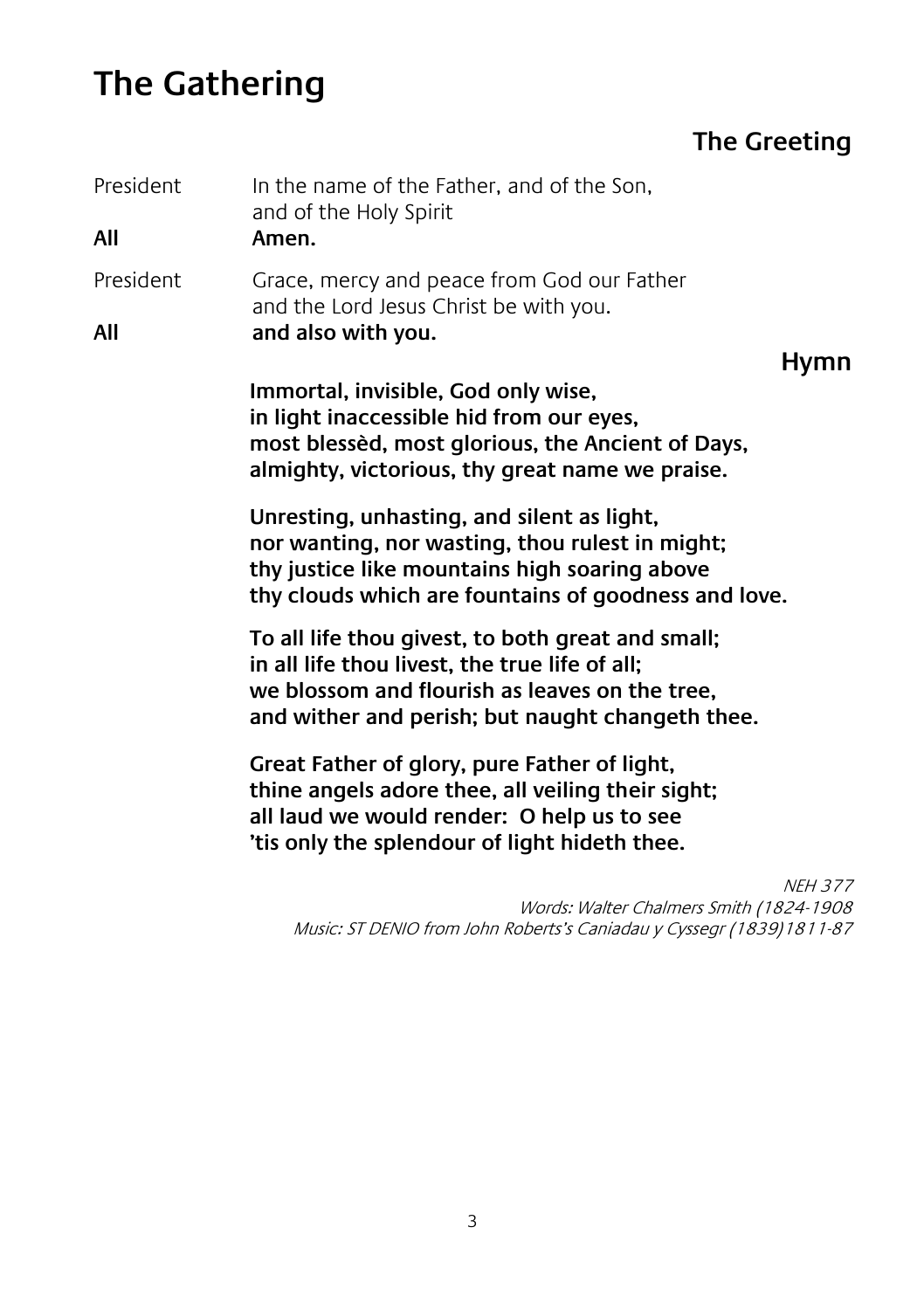### **Prayer of Preparation**

| All              | Almighty God,<br>to whom all hearts are open, all desires known,<br>and from whom no secrets are hidden;<br>cleanse the thoughts of our hearts<br>by the inspiration of your Holy Spirit,<br>that we may perfectly love you,<br>and worthily magnify your holy name;<br>through Christ our Lord. Amen. |
|------------------|--------------------------------------------------------------------------------------------------------------------------------------------------------------------------------------------------------------------------------------------------------------------------------------------------------|
|                  | <b>Prayer of Penitence</b>                                                                                                                                                                                                                                                                             |
| President        | Jesus says,<br>'Repent, for the kingdom of heaven is close at hand.'<br>So let us turn away from sin and turn to Christ,<br>confessing our sins in penitence and faith.                                                                                                                                |
|                  | cf Matthew 4.17                                                                                                                                                                                                                                                                                        |
| All              | Lord, you are gracious and compassionate:<br>Lord, have mercy.<br>Lord, have mercy.                                                                                                                                                                                                                    |
| All              | You are loving to all<br>and your mercy is over all your creation:<br>Christ, have mercy.<br>Christ, have mercy.                                                                                                                                                                                       |
| All              | Your faithful servants bless your name<br>and speak of the glory of your kingdom:<br>Lord, have mercy.<br>Lord, have mercy.                                                                                                                                                                            |
|                  | <b>Absolution</b>                                                                                                                                                                                                                                                                                      |
| President<br>All | The God of love and power<br>forgive you and free you from your sins,<br>heal and strengthen you by his Spirit,<br>and raise you to new life in Christ our Lord.<br>Amen.                                                                                                                              |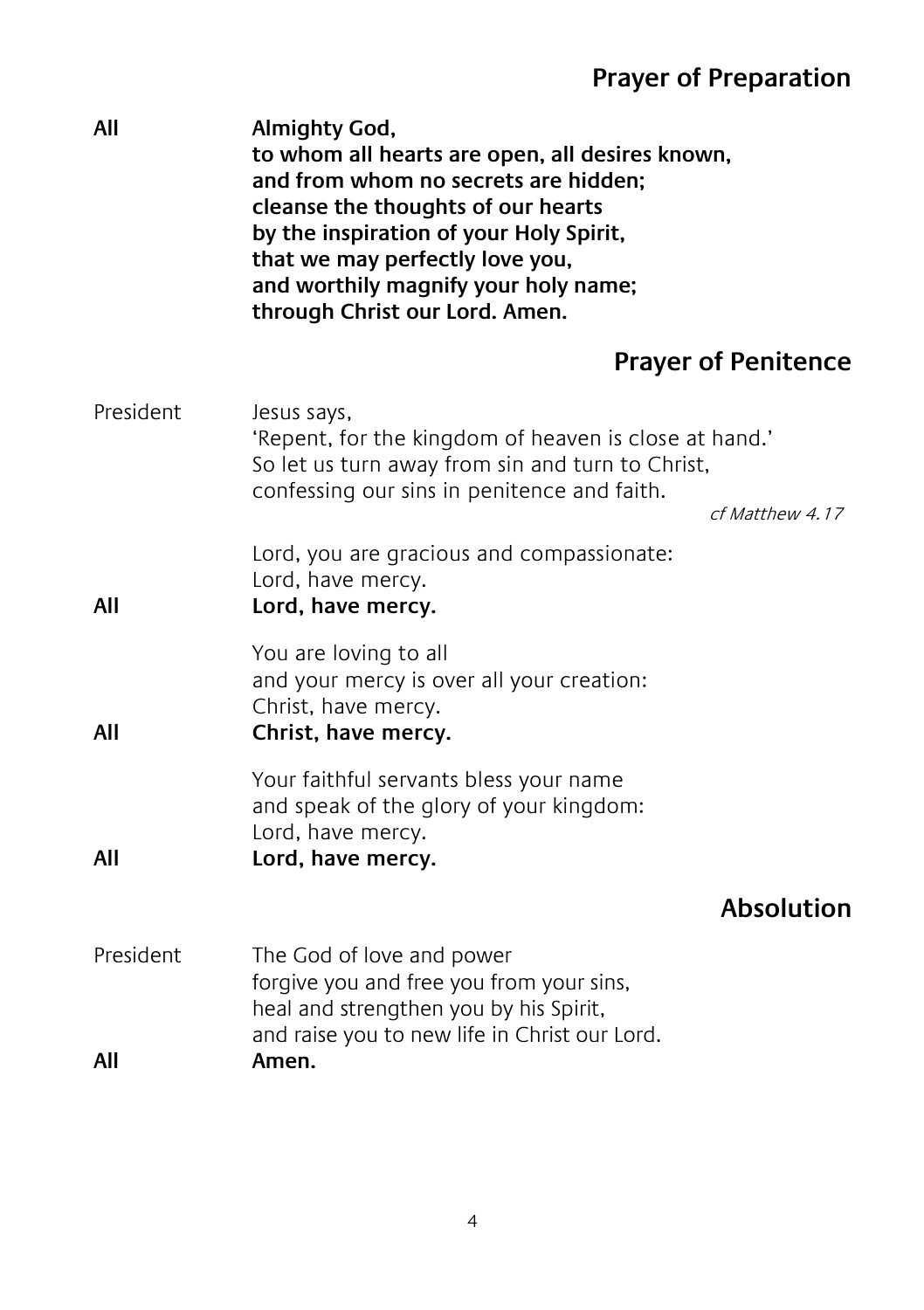#### **Gloria in excelsis**

| Г<br>an |  |
|---------|--|
|         |  |

Glory be to God in the highest, And peace to his people on earth. Lord God, heavenly king, Almighty God and Father, We worship you, we give you thanks, We praise you for your glory.

Lord Jesus Christ, only Son of the Father, Lord God, Lamb of God, You take away the sin of the world: have mercy on us; You are seated at the right hand of the Father: Receive our prayer.

For you along are the holy one, You alone are the Lord. You alone are the most high, Jesus Christ with the Holy Spirit, In the glory of God the Father, Amen.

#### **The Collect**

President Let us pray

Heavenly Father, whose blessed Son was revealed to destroy the works of the devil and to make us the children of God and heirs of eternal life: grant that we, having this hope, may purify ourselves even as he is pure; that when he shall appear in power and great glory we may be made like him in his eternal and glorious kingdom; where he is alive and reigns with you, in the unity of the Holy Spirit, one God, now and for ever. **All Amen.**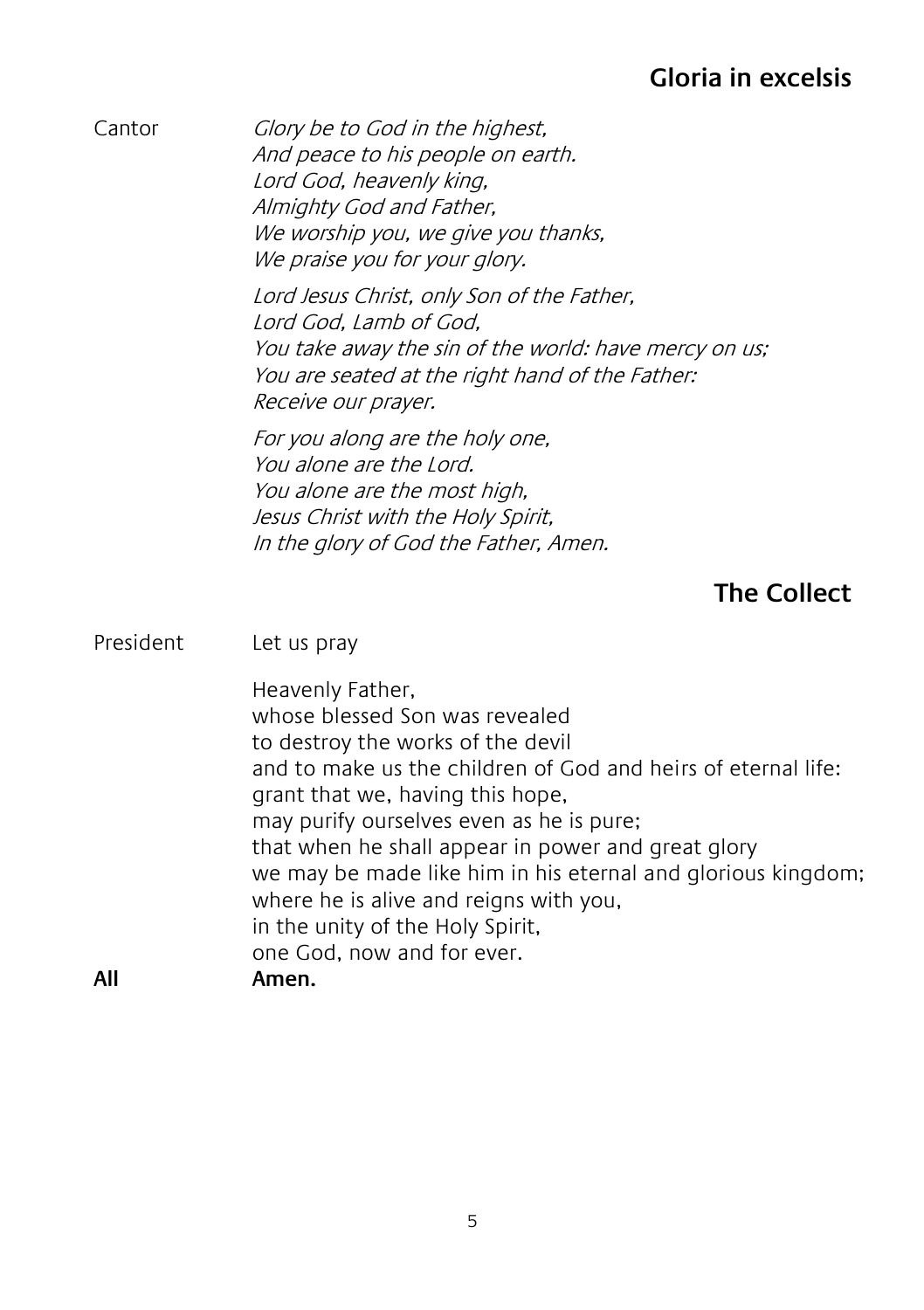# **The Liturgy of the Word**

#### **New Testament reading**

A reading from the book of the prophet Zephaniah

Be silent before the Lord GOD! For the day of the LORD is at hand; the LORD has prepared a sacrifice, he has consecrated his guests. At that time I will search Jerusalem with lamps, and I will punish the people who rest complacently on their dregs, those who say in their hearts, 'The LORD will not do good, nor will he do harm.' Their wealth shall be plundered, and their houses laid waste. Though they build houses, they shall not inhabit them; though they plant vineyards, they shall not drink wine from them. The great day of the LORD is near, near and hastening fast; the sound of the day of the LORD is bitter, the warrior cries aloud there. That day will be a day of wrath, a day of distress and anguish, a day of ruin and devastation, a day of darkness and gloom, a day of clouds and thick darkness, a day of trumpet blast and battle cry against the fortified cities and against the lofty battlements. I will bring such distress upon people that they shall walk like the blind; because they have sinned against the LORD, their blood shall be poured out like dust, and their flesh like dung. Neither their silver nor their gold will be able to save them on the day of the Lord's wrath; in the fire of his passion the whole earth shall be consumed; for a full, a terrible end he will make of all the inhabitants of the earth.

(Zephaniah 1.7,12-18)

This is the word of the Lord. **All Thanks be to God.**

#### **The Gospel**

Gospel Reader Hear the Gospel of our Lord Jesus Christ according to Matthew. **All Glory to you, O Lord**.

Jesus said to his disciples, 'The kingdom of heaven is as if a man, going on a journey, summoned his slaves and entrusted his property to them; to one he gave five talents, to another two, to another one, to each according to his ability. Then he went away. The one who had received the five talents went off at once and traded with them, and made five more talents. In the same way, the one who had the two talents made two more talents. But the one who had received the one talent went off and dug a hole in the ground and hid his master's money. After a long time the master of those slaves came and settled accounts with them. Then the one who had received the five talents came forward, bringing five more talents, saying, "Master, you handed over to me five talents; see, I have made five more talents." His master said to him, "Well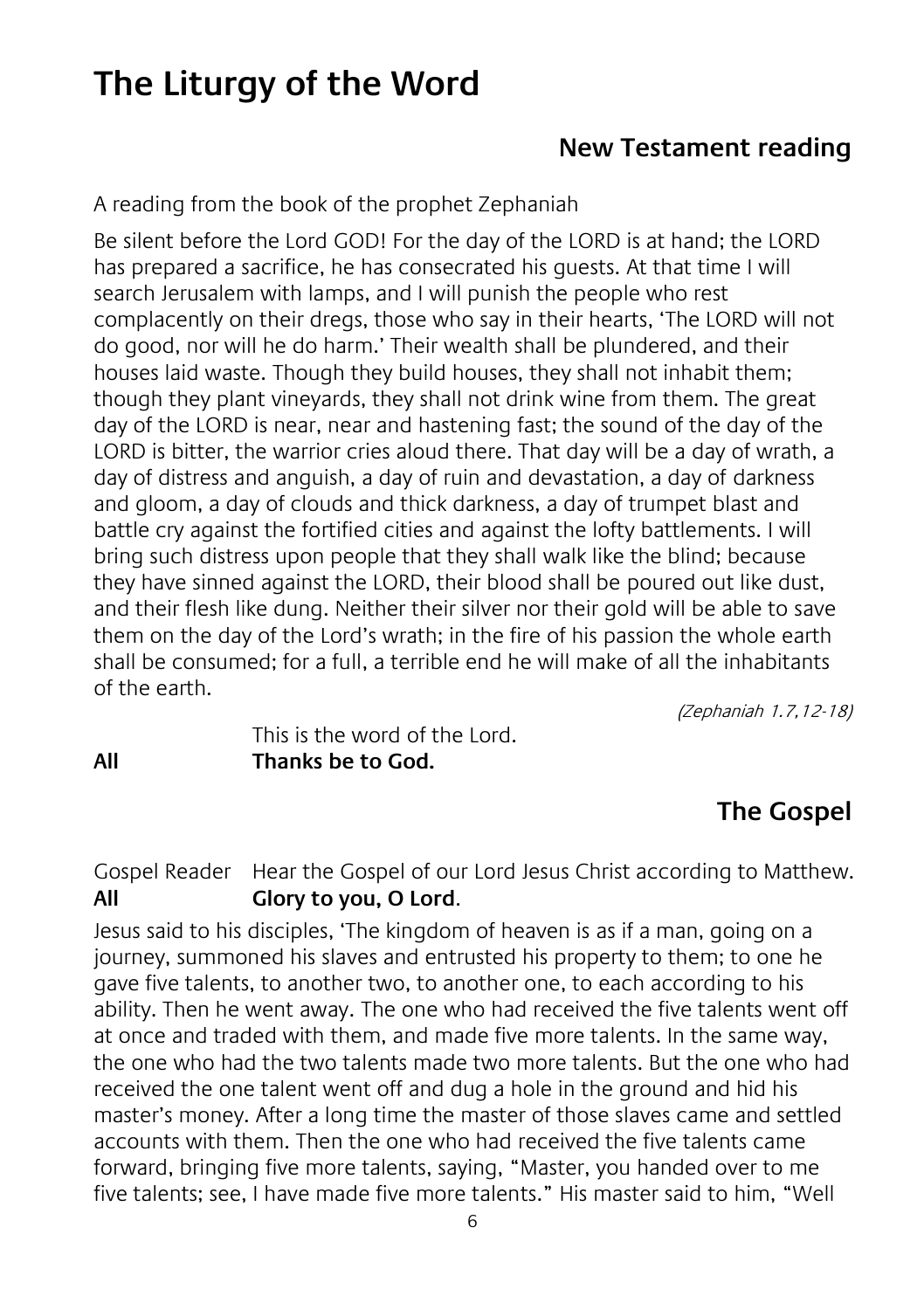done, good and trustworthy slave; you have been trustworthy in a few things, I will put you in charge of many things; enter into the joy of your master." And the one with the two talents also came forward, saying, "Master, you handed over to me two talents; see, I have made two more talents." His master said to him, "Well done, good and trustworthy slave; you have been trustworthy in a few things, I will put you in charge of many things; enter into the joy of your master." Then the one who had received the one talent also came forward, saying, "Master, I knew that you were a harsh man, reaping where you did not sow, and gathering where you did not scatter seed; so I was afraid, and I went and hid your talent in the ground. Here you have what is yours." But his master replied, "You wicked and lazy slave! You knew, did you, that I reap where I did not sow, and gather where I did not scatter? Then you ought to have invested my money with the bankers, and on my return I would have received what was my own with interest. So take the talent from him, and give it to the one with the ten talents. For to all those who have, more will be given, and they will have an abundance; but from those who have nothing, even what they have will be taken away. As for this worthless slave, throw him into the outer darkness, where there will be weeping and gnashing of teeth."'

[Matthew 25.14-30]

This is the Gospel of the Lord. **All Praise to you, O Christ. The Sermon Affirmation of faith** President Let us affirm, our common faith in Jesus Christ. Do you believe and trust in God the Father, source of all being and life, the one for whom we exist? **All I believe and trust in him.** President Do you believe and trust in God the Son, who took our human nature, died for us and rose again? **All I believe and trust in him.** President Do you believe and trust in God the Holy Spirit, who gives life to the people of God and makes Christ known in the world? **All I believe and trust in him.** President This is the faith of the Church. **All This is our faith. We believe and trust in one God, Father. Son and Holy Spirit.**

7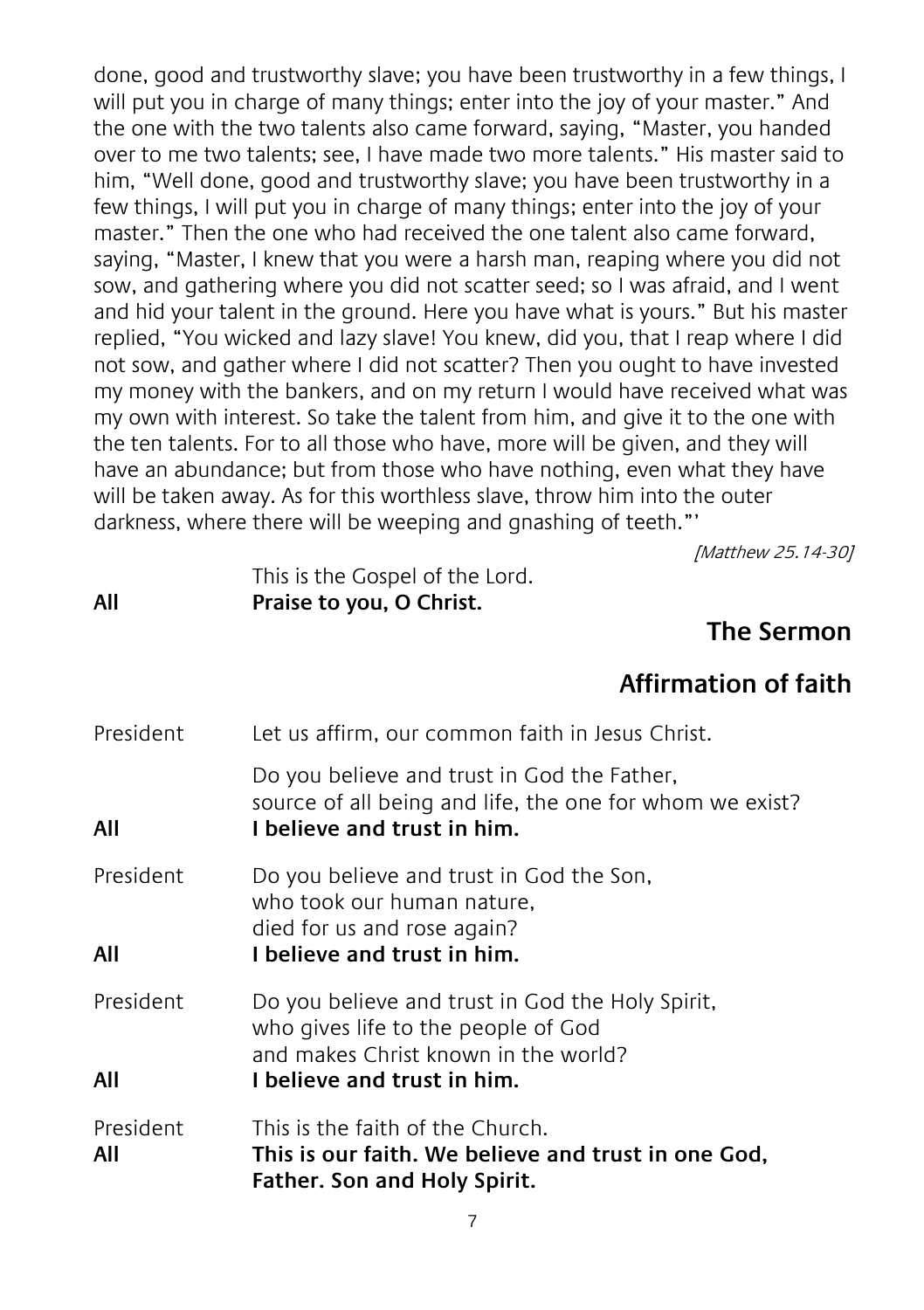| President          | We pray for the coming of God's kingdom.                                                                                                                                                                                                             |
|--------------------|------------------------------------------------------------------------------------------------------------------------------------------------------------------------------------------------------------------------------------------------------|
| Intercessor<br>All | You sent your Son to bring good news to the poor,<br>sight to the blind,<br>freedom to captives<br>and salvation to your people:<br>anoint us with your Spirit;<br>rouse us to work in his name.<br>Father, by your Spirit<br>bring in your kingdom. |
| All                | Send us to bring help to the poor<br>and freedom to the oppressed.<br>Father, by your Spirit<br>bring in your kingdom.                                                                                                                               |
| All                | Send us to tell the world<br>the good news of your healing love.<br>Father, by your Spirit<br>bring in your kingdom.                                                                                                                                 |
| All                | Send us to those who mourn,<br>to bring joy and gladness instead of grief.<br>Father, by your Spirit<br>bring in your kingdom.                                                                                                                       |
| All                | Send us to proclaim that the time is here<br>for you to save your people.<br>Father, by your Spirit<br>bring in your kingdom.                                                                                                                        |
| All                | Lord of the Church,<br>hear our prayer,<br>and make us one in mind and heart<br>to serve you in Christ our Lord.<br>Amen.                                                                                                                            |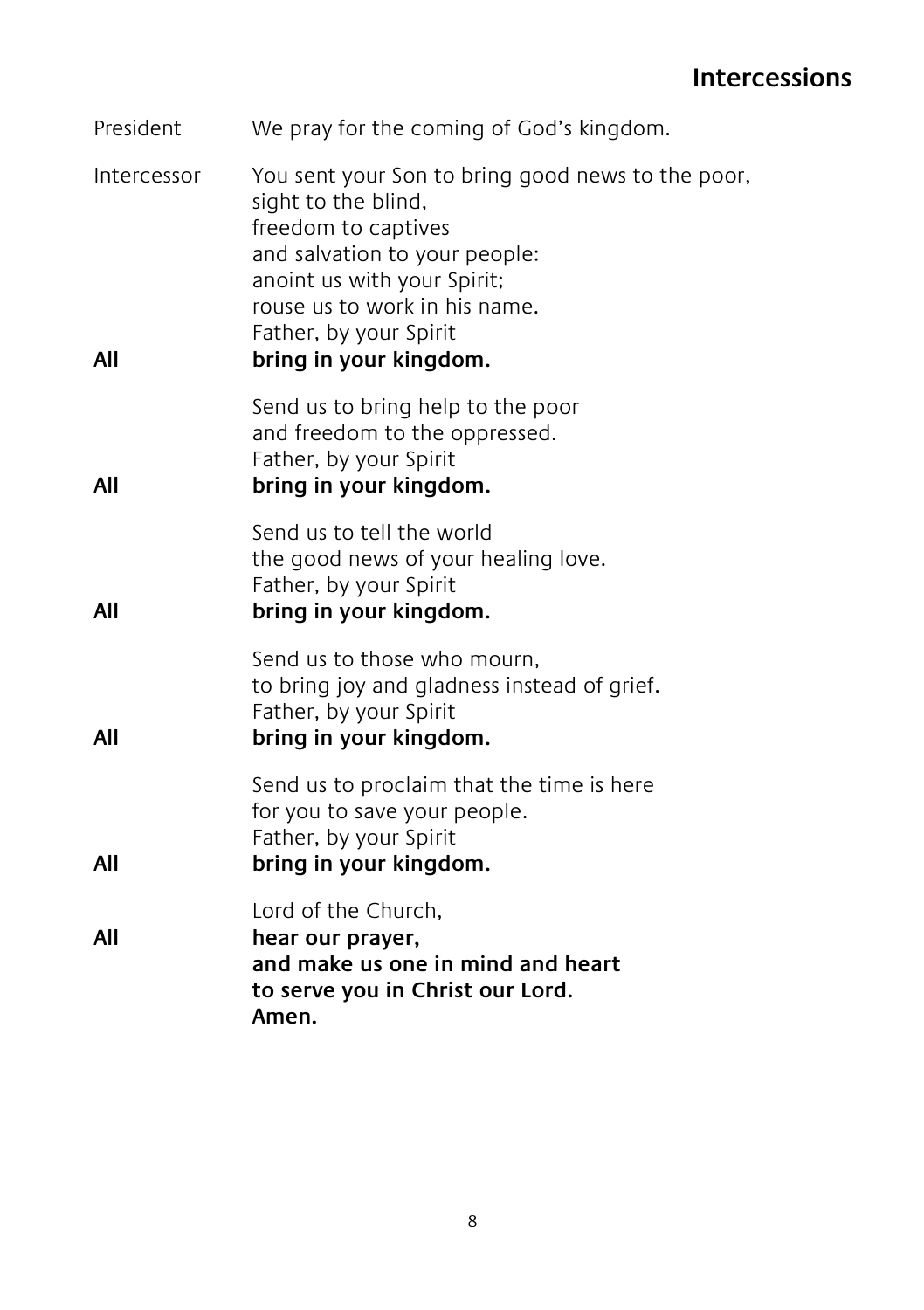## **Liturgy of the Sacrament**

#### **The Peace**

President To crown all things there must be love, to bind all together and complete the whole. Let the peace of Christ rule in our hearts. Colossians 3.14,15 The peace of the Lord be always with you **All and also with you.**

#### **Preparation of the Altar**

#### **Taking of the Bread and Wine**

Bread and wine are placed upon the altar.

| President | To you we come, Father of lights,<br>with angels and saints,<br>where heaven and earth unite.<br>May Jesus meet us in the breaking of the bread. |
|-----------|--------------------------------------------------------------------------------------------------------------------------------------------------|
| All       | Amen.                                                                                                                                            |

#### **The Eucharistic Prayer**

| President | The Lord be with you                                                                                                                                                                                                                                                                                                                                                                         |
|-----------|----------------------------------------------------------------------------------------------------------------------------------------------------------------------------------------------------------------------------------------------------------------------------------------------------------------------------------------------------------------------------------------------|
| All       | And also with you.                                                                                                                                                                                                                                                                                                                                                                           |
| President | Lift up your hearts.                                                                                                                                                                                                                                                                                                                                                                         |
| All       | We lift them to the Lord.                                                                                                                                                                                                                                                                                                                                                                    |
| President | Let us give thanks to the Lord our God.                                                                                                                                                                                                                                                                                                                                                      |
| All       | It is right to give thanks and praise.                                                                                                                                                                                                                                                                                                                                                       |
| President | It is indeed right, our duty and our joy,<br>that we should always sing of your glory,<br>holy Father, almighty and eternal God,<br>through Jesus Christ your Son our Lord.<br>For you are the hope of the nations,<br>the builder of the city that is to come.<br>Your love made visible in Jesus Christ<br>brings home the lost, restores the sinner<br>and gives dignity to the despised. |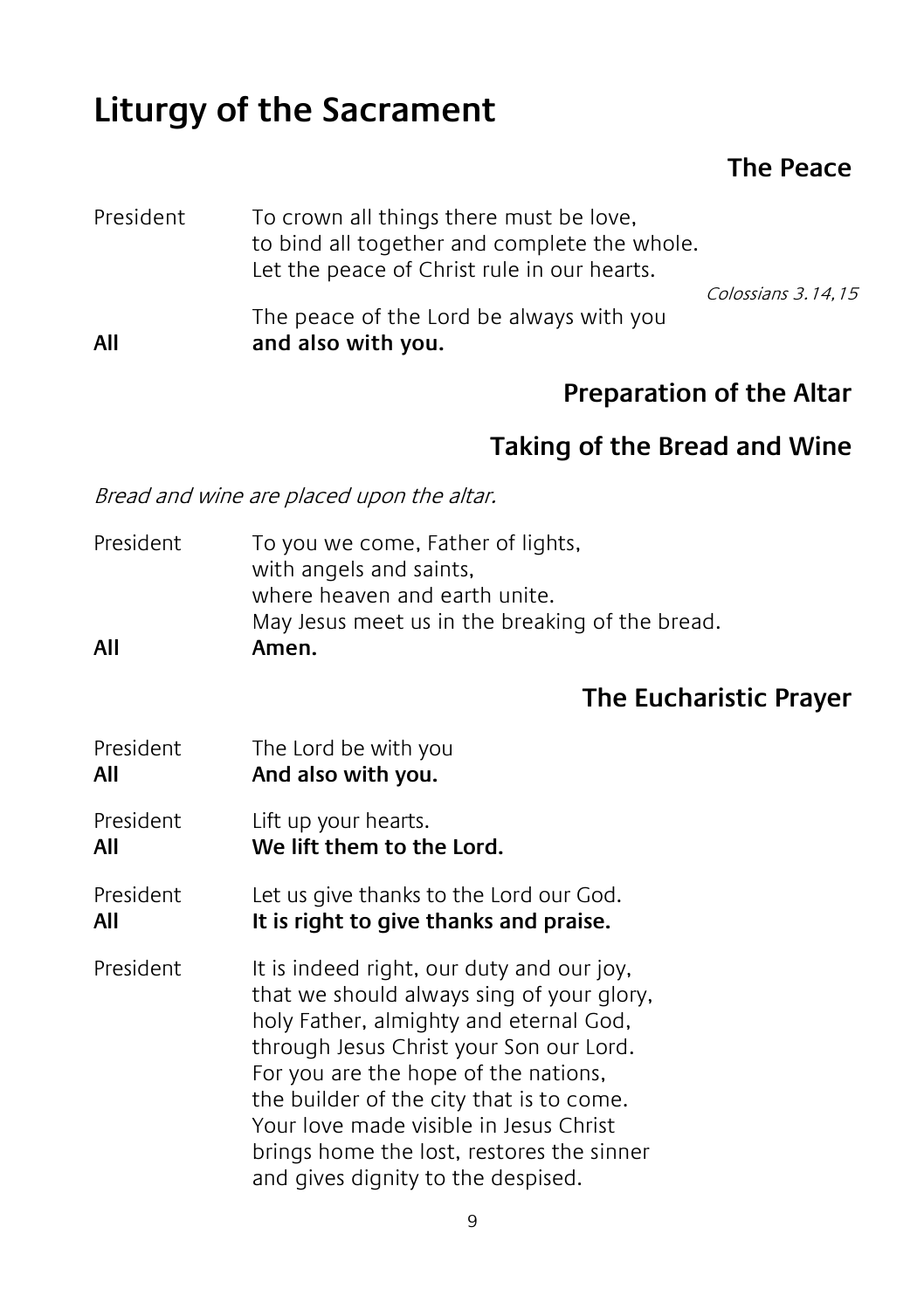In his face your light shines out, flooding lives with goodness and truth, gathering into one in your kingdom a divided and broken humanity. Therefore with all who can give voice in your creation we glorify your name, for ever praising you and singing:

Cantor Holy, holy, holy Lord, God of power and might, Heaven and earth are full of your glory. Hosanna in the highest. Blessed is he who comes in the name of the Lord. Hosanna in the highest.

> Lord, you are holy indeed, the source of all holiness; grant that by the power of your Holy Spirit, and according to your holy will, these gifts of bread and wine may be to us the body and blood of our Lord Jesus Christ;

> who, in the same night that he was betraved, took bread and gave you thanks; he broke it and gave it to his disciples, saying: Take, eat; this is my body which is given for you; do this in remembrance of me. In the same way, after supper he took the cup and gave you thanks; he gave it to them, saying: Drink this, all of you; this is my blood of the new covenant, which is shed for you and for many for the forgiveness of sins. Do this, as often as you drink it, in remembrance of me.

Praise to you Lord Jesus: **All Lord, by your cross and resurrection You have set us free You are the Saviour of the world.**

> And so, Father, calling to mind his death on the cross, his perfect sacrifice made once for the sins of the whole world; rejoicing in his mighty resurrection and glorious ascension, and looking for his coming in glory, we celebrate this memorial of our redemption.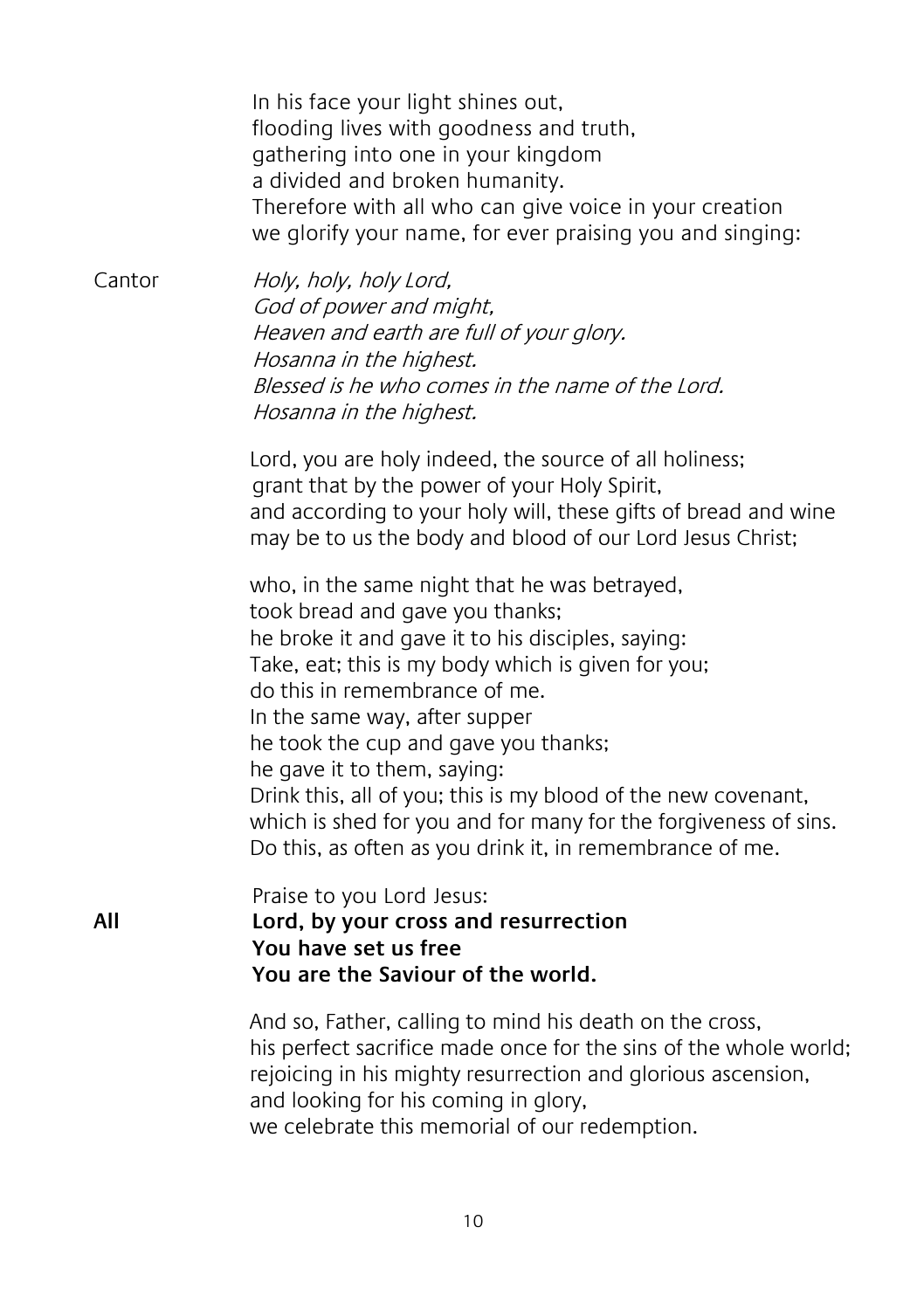|           | As we offer you this our sacrifice of praise and thanksgiving,<br>we bring before you this bread and this cup<br>and we thank you for counting us worthy<br>to stand in your presence and serve you.                                                                                                                                                                                                                                                                  |
|-----------|-----------------------------------------------------------------------------------------------------------------------------------------------------------------------------------------------------------------------------------------------------------------------------------------------------------------------------------------------------------------------------------------------------------------------------------------------------------------------|
| All       | Send the Holy Spirit on your people<br>and gather into one in your kingdom<br>all who share this one bread and one cup,<br>so that we, in the company of the Blessed Virgin Mary,<br>St Peter, St Wilfrid and all the saints,<br>may praise and glorify you for ever,<br>through Jesus Christ our Lord;<br>by whom, and with whom, and in whom,<br>in the unity of the Holy Spirit,<br>all honour and glory be yours, almighty Father,<br>for ever and ever.<br>Amen. |
|           | The Lord's Prayer                                                                                                                                                                                                                                                                                                                                                                                                                                                     |
| President | Let us pray with confidence as our Saviour has taught us:                                                                                                                                                                                                                                                                                                                                                                                                             |
| All       | Our Father,<br>who art in heaven,<br>hallowed be thy name;<br>thy kingdom come; thy will be done;<br>on earth as it is in heaven.<br>Give us this day our daily bread.<br>And forgive us our trespasses,<br>as we forgive those who trespass against us.<br>And lead us not into temptation;<br>but deliver us from evil.<br>For thine is the kingdom,<br>the power and the glory,<br>for ever and ever.<br>Amen.                                                     |
|           | $\cdots$<br>.                                                                                                                                                                                                                                                                                                                                                                                                                                                         |

#### **The Breaking of the Bread**

The President breaks the consecrated bread.

President We break this bread to share in the body of Christ.<br>All **Though we are many, we are one body**. **All Though we are many, we are one body, because we all share in one bread.**